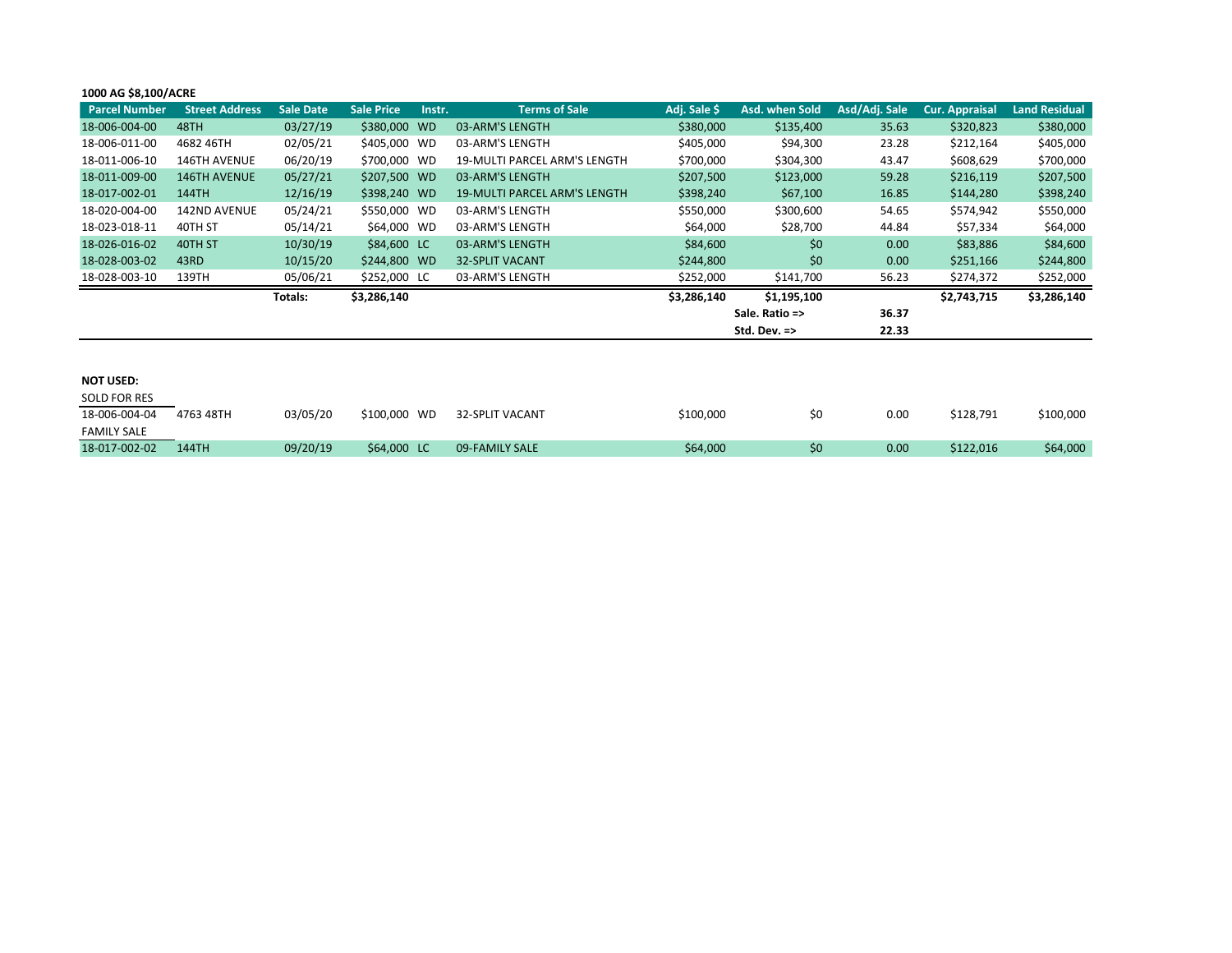| <b>Est. Land Value</b> | <b>Effec. Front</b> | <b>Depth</b> | <b>Net Acres</b> | <b>Total Acres</b> | Dollars/FF | <b>Dollars/Acre</b> | Dollars/SqFt | <b>Actual Front</b> | <b>ECF Area</b> Liber/Page | <b>Other Parcels in Sale</b> |
|------------------------|---------------------|--------------|------------------|--------------------|------------|---------------------|--------------|---------------------|----------------------------|------------------------------|
| \$320,823              | 0.0                 | 0.0          | 48.00            | 48.00              | #DIV/0!    | \$7,917             | \$0.18       | 0.00                | 100 4332/954               |                              |
| \$212,164              | 0.0                 | 0.0          | 29.67            | 29.67              | #DIV/0!    | \$13,650            | \$0.31       | 0.00                | 100 4580/406               |                              |
| \$608,629              | 0.0                 | 0.0          | 87.30            | 54.28              | #DIV/0!    | \$8,018             | \$0.18       | 0.00                | 100 4355/919               | 18-002-013-10                |
| \$216,119              | 0.0                 | 0.0          | 30.00            | 30.00              | #DIV/0!    | \$6,917             | \$0.16       | 0.00                | 100 4626/667               |                              |
| \$144,280              | 0.0                 | 0.0          | 49.32            | 49.32              | #DIV/0!    | \$8,075             | \$0.19       | 0.00                | 100 4415/338               | 18-017-003-00                |
| \$574,942              | 0.0                 | 0.0          | 74.47            | 74.47              | #DIV/0!    | \$7,386             | \$0.17       | 0.00                | 100 4628/466               |                              |
| \$57,334               | 0.0                 | 0.0          | 7.94             | 7.94               | #DIV/0!    | \$8,060             | \$0.19       | 0.00                | 400 4620/756               |                              |
| \$83,886               | 0.0                 | 0.0          | 11.28            | 11.28              | #DIV/0!    | \$7,500             | \$0.17       | 0.00                | 100 4427/843               |                              |
| \$251,166              | 0.0                 | 0.0          | 33.89            | 33.89              | #DIV/0!    | \$7,223             | \$0.17       | 0.00                | 100 4523/557               |                              |
| \$274,372              | 0.0                 | 0.0          | 34.93            | 34.93              | #DIV/0!    | \$7,214             | \$0.17       | 0.00                | 100 4617/277               |                              |
|                        |                     |              |                  |                    |            |                     |              |                     |                            |                              |
| \$2,743,715            | 0.0                 |              | 406.80           | 373.78             |            |                     |              |                     |                            |                              |
| Average                |                     |              | Average          |                    |            | Average             |              |                     |                            |                              |
| per FF=>               | #DIV/0!             |              | per Net Acre=>   | 8,078.02           |            | per SqFt=>          | \$0.19       |                     |                            |                              |
|                        |                     |              |                  |                    |            |                     |              |                     |                            |                              |
|                        |                     |              |                  |                    |            |                     |              |                     |                            |                              |
|                        |                     |              |                  |                    |            |                     |              |                     |                            |                              |
|                        |                     |              |                  |                    |            |                     |              |                     |                            |                              |
| \$121,134              | 0.0                 | 0.0          | 10.32            | 10.32              | #DIV/0!    | \$9,690             | \$0.22       | 0.00                | 100 4440/401               |                              |
| \$122,016              | 0.0                 | 0.0          | 15.75            | 15.75              | #DIV/0!    | \$4,063             | \$0.09       | 0.00                | 100 4388/520               |                              |